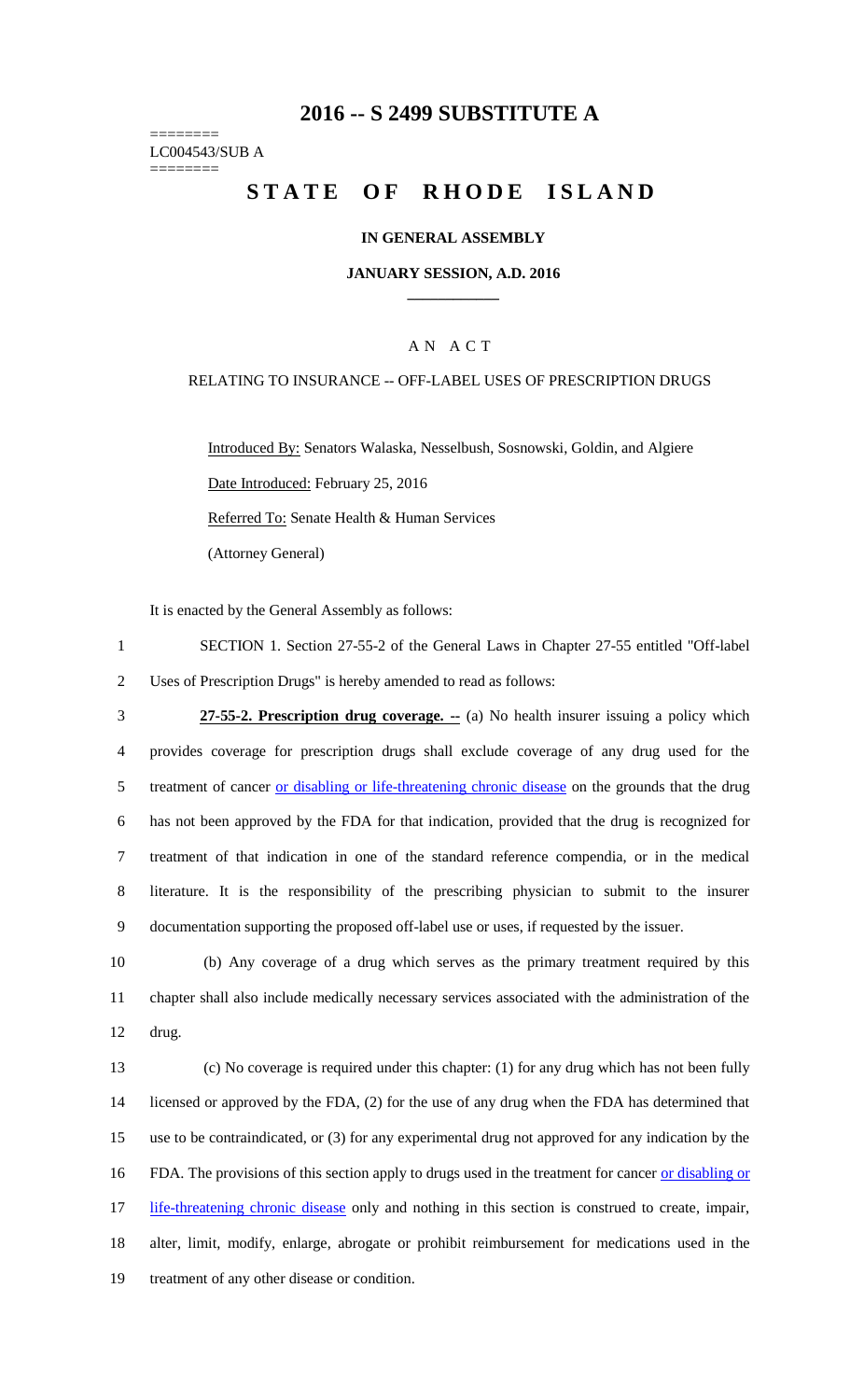- 1 (d) Nothing in this section is construed to prevent the application of contractual
- 2 deductibles or co-payment provisions or managed care review.
- 3 SECTION 2. This act shall take effect upon passage.

LC004543/SUB A ========

 $=$